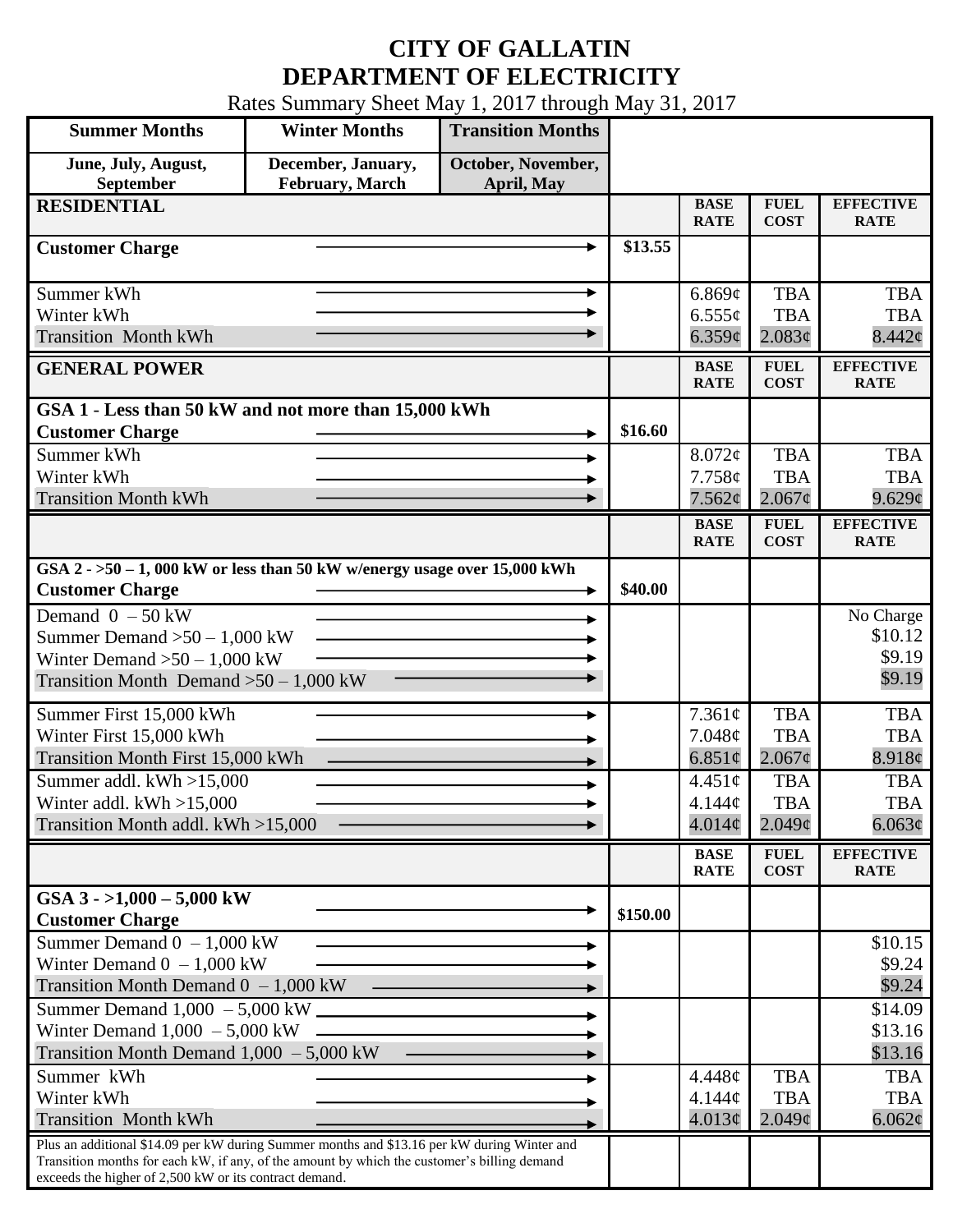## **CITY OF GALLATIN DEPARTMENT OF ELECTRICITY**

Rates Summary Sheet May 1, 2017 through May 31, 2017 Page 2

| <b>Summer Months</b>                                                              | <b>Winter Months</b>                  | <b>Transition Months</b>         |         |                    |                |                    |
|-----------------------------------------------------------------------------------|---------------------------------------|----------------------------------|---------|--------------------|----------------|--------------------|
| June, July, August,<br>September                                                  | December, January,<br>February, March | October, November,<br>April, May |         |                    |                |                    |
| <b>GENERAL POWER CONTINUE</b>                                                     |                                       |                                  |         | <b>BASE</b>        | <b>FUEL</b>    | <b>EFFECTIVE</b>   |
|                                                                                   |                                       |                                  |         | <b>RATE</b>        | <b>COST</b>    | <b>RATE</b>        |
| <b>SGSB Demands from 5,001 - 15,000 kW</b>                                        |                                       |                                  |         |                    |                |                    |
| <b>Customer Charge</b>                                                            |                                       |                                  | \$1,500 |                    |                |                    |
| Summer Demand 5,000 - 15,000 kW————                                               |                                       |                                  |         |                    |                | \$19.92            |
| Winter Demand $5,000 - 15,000$ kW-<br>Transition Month Demand $5,000 - 15,000$ kW |                                       |                                  |         |                    |                | \$16.75<br>\$13.62 |
| Summer kWh                                                                        |                                       |                                  |         | 3.018¢             | <b>TBA</b>     | <b>TBA</b>         |
| Winter kWh                                                                        |                                       |                                  |         | 2.565¢             | <b>TBA</b>     | <b>TBA</b>         |
| <b>Transition Month kWh</b>                                                       |                                       |                                  |         | 2.463¢             | $1.945\phi$    | $4.408\phi$        |
|                                                                                   |                                       |                                  |         | <b>BASE</b>        | <b>FUEL</b>    | <b>EFFECTIVE</b>   |
|                                                                                   |                                       |                                  |         | <b>RATE</b>        | <b>COST</b>    | <b>RATE</b>        |
| MSB Demands greater than 5,000 kW                                                 |                                       |                                  |         |                    |                |                    |
| <b>Customer Charge</b>                                                            |                                       |                                  | \$1,500 |                    |                |                    |
| Onpeak Summer Demand > 5,000                                                      |                                       |                                  |         |                    |                | \$9.74             |
| Onpeak Winter Demand > 5,000                                                      |                                       |                                  |         |                    |                | \$8.83             |
| Onpeak Transition Month Demand > 5,000 -                                          |                                       |                                  |         |                    |                | \$8.83             |
| Max Demand                                                                        |                                       |                                  |         |                    |                | \$2.16             |
| <b>Offpeak Excess of Contract Demand</b>                                          |                                       |                                  |         |                    |                |                    |
| Summer                                                                            |                                       |                                  |         |                    |                | \$9.74             |
| Winter                                                                            |                                       |                                  |         |                    |                | \$8.83             |
| Transition                                                                        |                                       |                                  |         |                    |                | \$8.83             |
| <b>Onpeak Summer kWh</b>                                                          |                                       |                                  |         | 5.491 $\phi$       | <b>TBA</b>     | <b>TBA</b>         |
| <b>Onpeak Winter kWh</b>                                                          |                                       |                                  |         | 4.406¢             | <b>TBA</b>     | <b>TBA</b>         |
| <b>Onpeak Transition Month kWh</b>                                                |                                       |                                  |         | 3.409 <sub>c</sub> | 1.945c         | $5.354\phi$        |
| Offpeak Summer kWh First 200 HUD                                                  |                                       |                                  |         | 3.113¢             | <b>TBA</b>     | <b>TBA</b>         |
| Offpeak Summer kWh Next 200 HUD                                                   |                                       |                                  |         | 0.288c             | <b>TBA</b>     | <b>TBA</b>         |
| <b>Additional HUD</b>                                                             |                                       |                                  |         | $0.045\phi$        | TBA            | TBA                |
| Offpeak Winter kWh First 200 HUD                                                  |                                       |                                  |         | 3.326¢             | <b>TBA</b>     | <b>TBA</b>         |
| Offpeak Winter kWh Next 200 HUD                                                   |                                       |                                  |         | 0.288¢             | <b>TBA</b>     | <b>TBA</b>         |
| <b>Additional HUD</b>                                                             |                                       |                                  |         | $0.045\phi$        | <b>TBA</b>     | <b>TBA</b>         |
| Offpeak Transition kWh First 200 HUD                                              |                                       |                                  |         | $3.409\mathcal{C}$ | $1.945\varphi$ | $5.354\varphi$     |
| Offpeak Transition kWh Next 200 HUD<br><b>Additional HUD</b>                      |                                       |                                  |         | $0.288\phi$        | $1.945\phi$    | $2.233\phi$        |
|                                                                                   |                                       |                                  |         | $0.045\phi$        | $1.945\varphi$ | $1.990\phi$        |